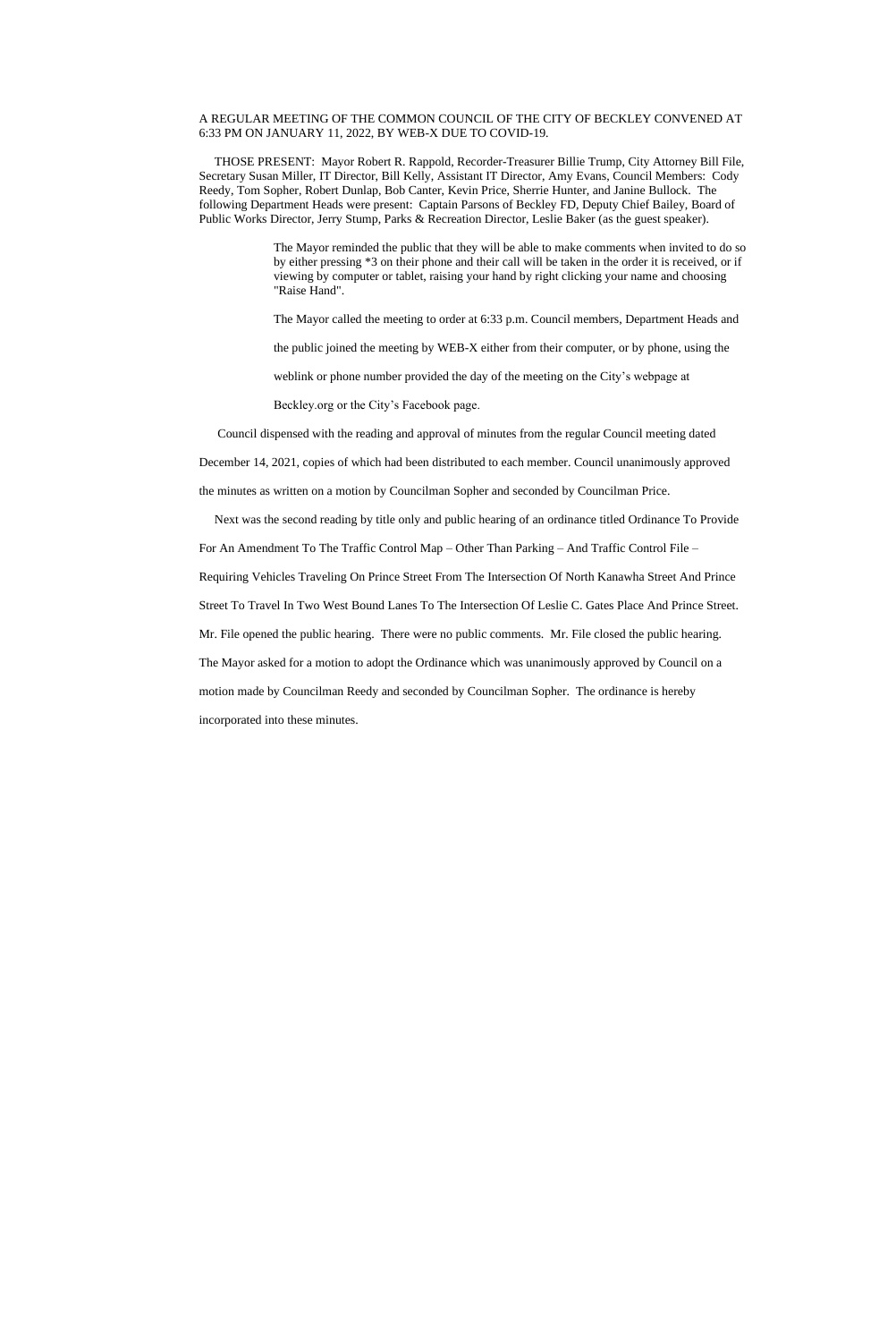Mr. File summarized an ordinance titled An Ordinance Amending Chapter 9, Article II, Section 9- 229 (a) and (b) Of The City Of Beckley Municipal Code Increasing The Limit To \$25,000.00 For Purchases Of Goods And Labor By The City of Beckley Sanitary Board Without Going Through The Formal Bid Process And Automatically Incorporate Any Future Increase In Said Limit Set By The West Virginia Legislature. Mr. File said if passed tonight on the first reading, the second reading and public hearing will take place during the January 25, 2022, Council meeting. Mr. File read the Ordinance by title only. Council unanimously approved the Ordinance on a motion made by Councilwoman Hunter and seconded by Councilman Sopher. The Ordinance is hereby incorporated into these minutes.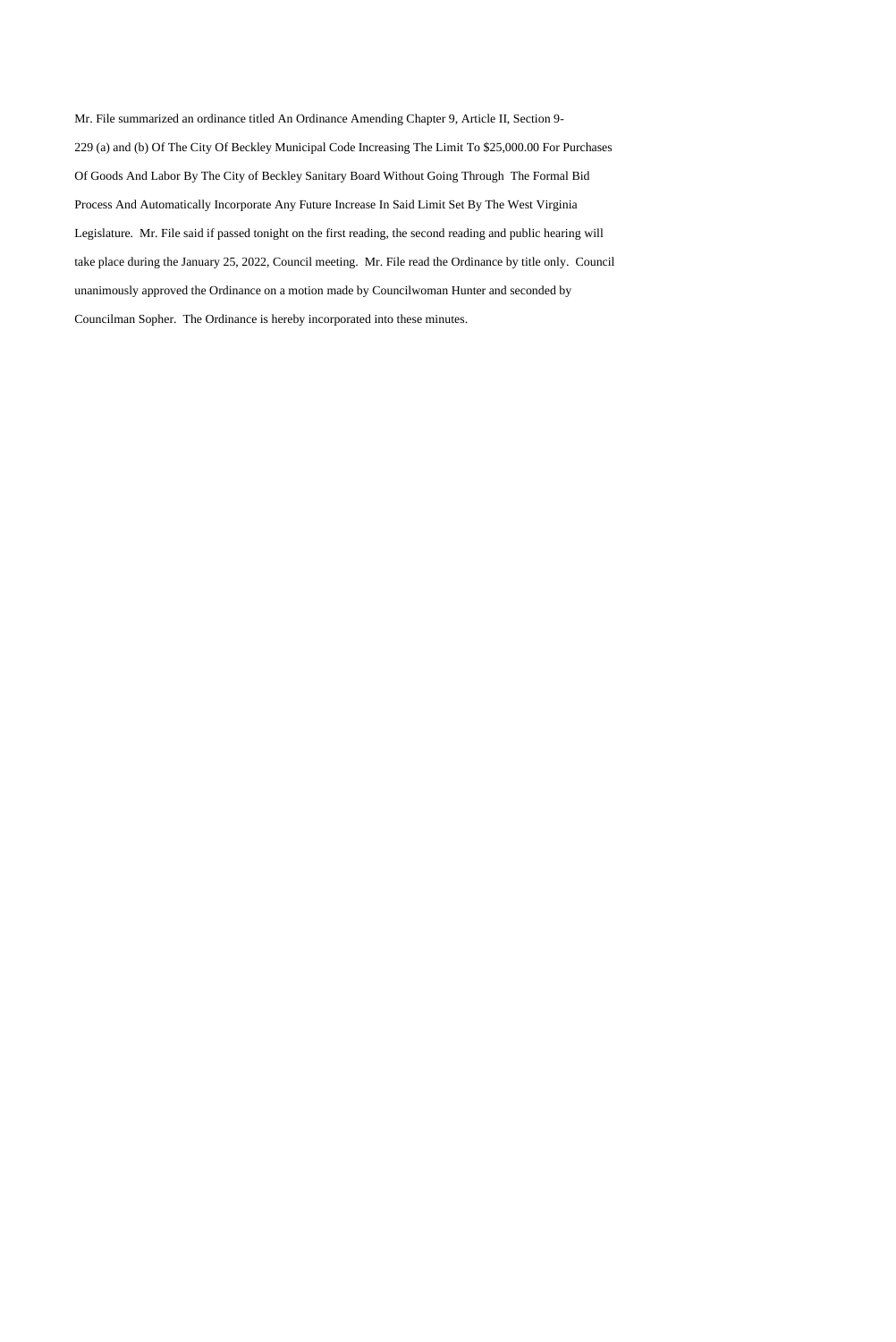Next, Parks & Recreation Director Leslie Baker updated Council on the maintenance work for the Exhibition Coal Mine that she and Mine Foremen, Tonie Bosconi and Dorcil Turner, have been working on. They have been working closely with Jenmar, Menvest, Affinity Coal, and Safety Engineers. Leslie stated that no major work has been done to the mine since the 1990's. Because it is not a production mine it is not held to the same guidelines that a producing coal mine is held to. However, regular maintenance is needed now to allow the mine to continue being a safe place for visitors and to bring the mine up to date with more current mining equipment and techniques for mining coal. Jenmar is supplying all the labor. Jenmar and Affinity are supplying all the parts and equipment. They have been working there the last two weeks and anticipate working there two or three weeks longer. This is a three-year project. Leslie received a report that the roof on the mine is solid sandstone and in great condition and once these maintenance issues are completed the mine will continue being safe for another sixty years. They have installed over three hundred new roof bolts and the roof has not shown any concerns during this process. Three hundred rib bolts will be installed, as well as new metal beams. A core hole will be put in so the top can be inspected at any time. Any water that may be underground will be removed during this maintenance. Leslie was told that the work is estimated to cost \$75,000.00 and if they see it will exceed the \$75,00.00 (it shouldn't be any more than an additional \$10,000.00 for labor) they will let her know in advance. Leslie said Affinity may cover the \$10,000.00 for labor if it reaches that point. Leslie said there will be a sign on the depot thanking the workers for all their help on this project. Leslie said that once the work is completed, she will invite Council members to the mine along with all those involved with helping on this project. She plans on having an "Affinity Day" this summer so the family members of the Affinity employees that did the work can come and see what a great job they did. The Mayor expressed what a pleasure it was visiting the Exhibition Coal Mine today. There were approximately fifteen employees from Jenmar and Affinity working there today. Leslie said that the President and Regional Manager of both companies were present.

The Mayor expressed his appreciation to Leslie and the staff at the Exhibition Coal Mine and the Youth Museum. Councilwoman Hunter asked Leslie if she knew how many people attended the ice-skating rink. Leslie said that 3,352 people attended. Councilman Price suggested that Leslie invite the Beckley FD to the Exhibition Coal Mine while the employees from Affinity and Jenmar are there so that the FD is aware of the recent work on the mine. The Beckley FD would be the responding agency in the event of an emergency. The Mayor agreed and said this is a great suggestion. Leslie said the Beckley FD visit there every other year

and she will contact them. The Mayor said that there is a lot of excitement from the Jenmar and Affinity groups about helping the Exhibition Coal Mine update with modern mining equipment. They have checked with some mining repair shops such as Phillips Machinery to see if they have some equipment that the Exhibition Coal Mine could exhibit which would show how modern mining is done today. Next was the award of bid for block to be used for a retaining wall at the Scott Avenue Park for a new basketball court. Councilman Reedy said the only bid received was from Foster Supply, Inc. of Teays Valley in the amount of \$ 44,275.70. Councilman Reedy said that this is a CDBG Grant. Council unanimously approved the bid on a motion by Councilman Reedy and seconded by Councilman Price. The bid was incorporated into the December 14, 2021, minutes.